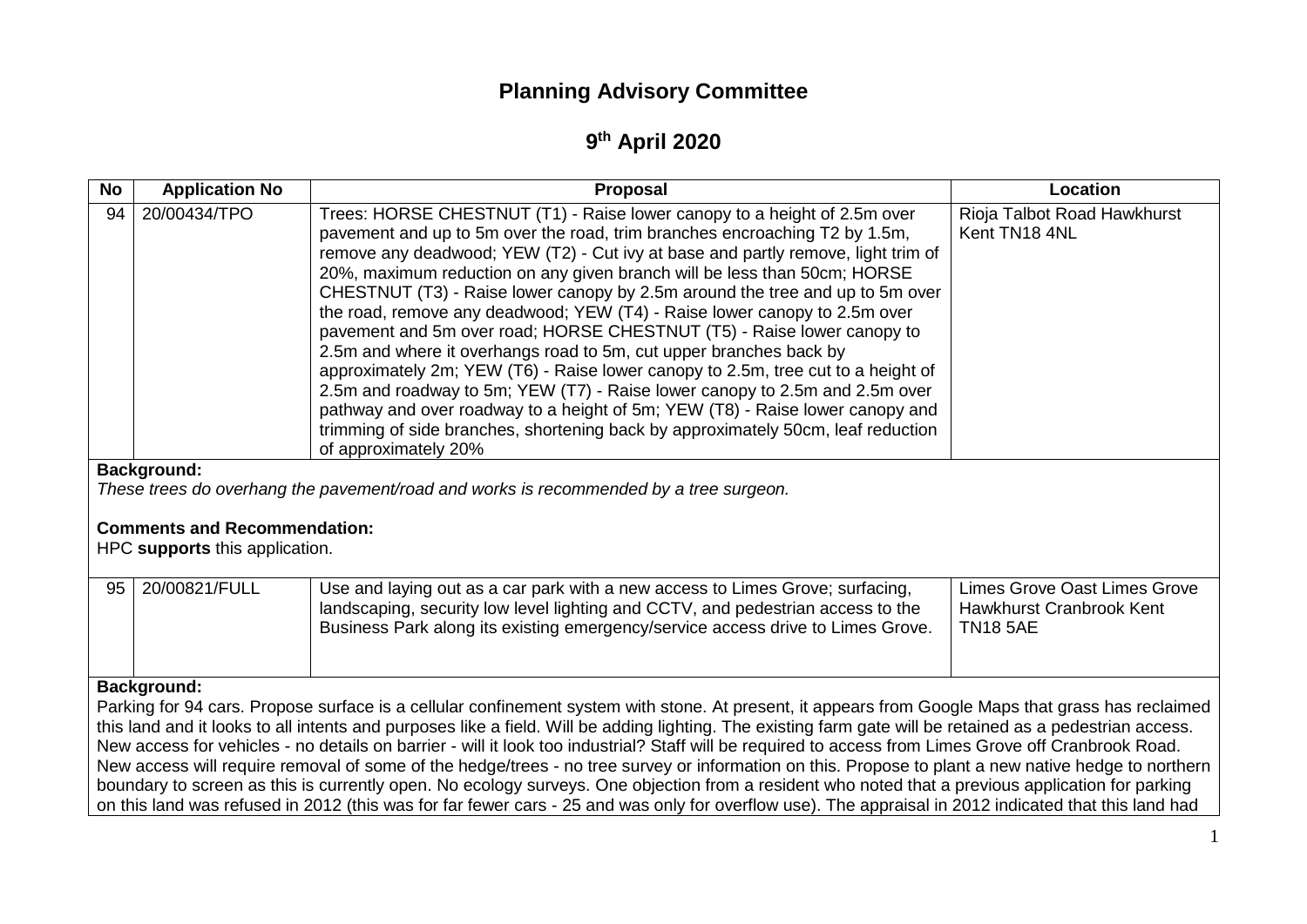reverted to a greener, more natural appearance, and that the character and appearance of the AONB would be affected if it were used for overflow parking. Refusal was recommended due to detrimental impact on the AONB, the site being outside the LBD, a detrimental impact on the rural nature of the lane an on adjoining residential amenities. None of this has changed and the current proposal would have considerably more impact. March's Field is allocated within the draft local plan as a site to be safeguarded for employment use, meaning it could be released at the five-year review if it proved necessary. Given that the land to the south of Hawkhurst business park is allocated in the draft local plan and could therefore be used to accommodate parking as part of the expansion of the business park, it seems unnecessary to develop March's Field at this time.

## **Comments and Recommendation:**

HPC recognises the importance of supporting local business and this is line with CM4 of the NDP, which supports the development of an employment hub at Gills Green. However, this proposal will result in what is effectively a field being turned into a car park, which risks having a significant impact on the AONB. Indeed, this was the conclusion of TWBC planning officers in 2012 when a previous application for overflow parking was refused. The 2012 application was for fewer spaces and did not require a new entrance.

HPC welcomes the proposal to plant native hedgerow to screen the field to the north. However, we have concerns over the addition of lighting and the impact it will have on wildlife. In particular, we note that the current lighting proposals exceed TWBC recommendations.

In the absence of tree and ecological surveys, and a more considered assessment of the impact on the AONB, HPC **objects** to this application.

|           | 96 20/00929/ENVSCR | EIA Screening Opinion - Use and laying out as a car park with a new<br>access to Limes Grove; surfacing, landscaping, security low level lighting<br>and CCTV, and pedestrian access to the Business Park along its existing<br>emergency/service access drive to Limes Grove | Limes Grove Oast Limes<br>Grove Hawkhurst, Kent TN18<br>5AE |  |  |  |
|-----------|--------------------|-------------------------------------------------------------------------------------------------------------------------------------------------------------------------------------------------------------------------------------------------------------------------------|-------------------------------------------------------------|--|--|--|
| As above. |                    |                                                                                                                                                                                                                                                                               |                                                             |  |  |  |
|           | 97 20/00909/FULL   | Redevelopment of existing stable block to create annexe accommodation                                                                                                                                                                                                         | <b>Skelcrosse Horns Hill</b>                                |  |  |  |

### **Background:**

*We looked at an application for this back in October and objected because we felt that it was too big to be a modest addition to the host house. It*  was withdrawn by the applicant. This application fits within the existing footprint of the stable block and includes a garden store rather than just an *annexe. This is one bedroom, with a kitchen/dining/living area.*

### **Comments and Recommendation:**

This revised application is a more modest addition to the host house. HPC **supports** this application.

Hawkhurst Kent TN18 4XD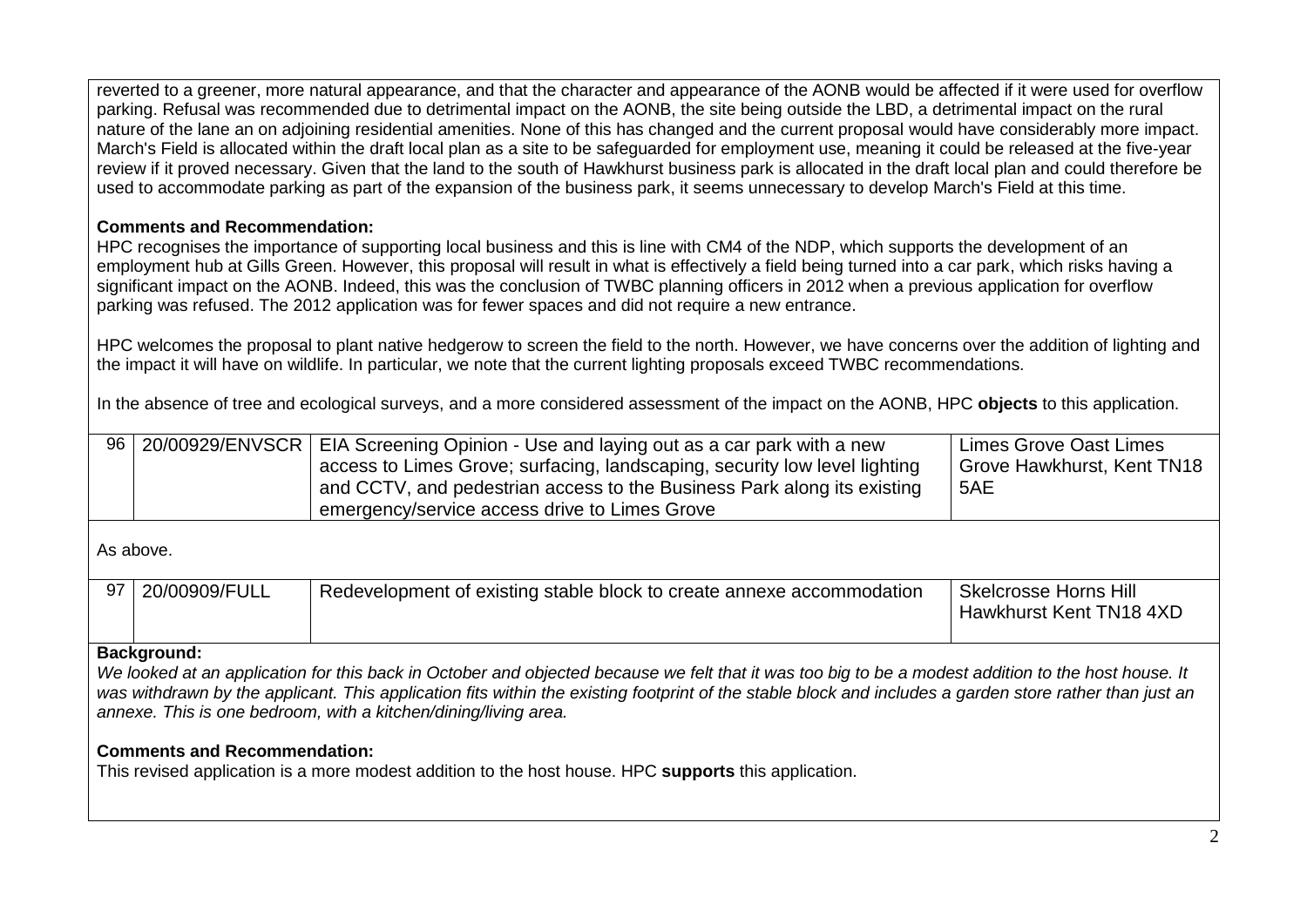| 98                                                                                                                                                                                                                                                                                                                                                                                                                                                                                                                                                                                                                                                                                                                                                                                                 | 20/00856/ENVSCR                                                                                                                                                                                                                                                                                  | EIA Screening Opinion - Development of approximately 73 dwellings,<br>including car and cycle parking, sustainable drainage, internal road network                                                                                                                                                         | OS Plot 3100 Fieldways<br><b>Hawkhurst Kent</b>                              |  |  |  |  |
|----------------------------------------------------------------------------------------------------------------------------------------------------------------------------------------------------------------------------------------------------------------------------------------------------------------------------------------------------------------------------------------------------------------------------------------------------------------------------------------------------------------------------------------------------------------------------------------------------------------------------------------------------------------------------------------------------------------------------------------------------------------------------------------------------|--------------------------------------------------------------------------------------------------------------------------------------------------------------------------------------------------------------------------------------------------------------------------------------------------|------------------------------------------------------------------------------------------------------------------------------------------------------------------------------------------------------------------------------------------------------------------------------------------------------------|------------------------------------------------------------------------------|--|--|--|--|
|                                                                                                                                                                                                                                                                                                                                                                                                                                                                                                                                                                                                                                                                                                                                                                                                    |                                                                                                                                                                                                                                                                                                  | and a new access                                                                                                                                                                                                                                                                                           |                                                                              |  |  |  |  |
| Decision made that EIA screening not required.                                                                                                                                                                                                                                                                                                                                                                                                                                                                                                                                                                                                                                                                                                                                                     |                                                                                                                                                                                                                                                                                                  |                                                                                                                                                                                                                                                                                                            |                                                                              |  |  |  |  |
| 99                                                                                                                                                                                                                                                                                                                                                                                                                                                                                                                                                                                                                                                                                                                                                                                                 | 20/00811/SUB                                                                                                                                                                                                                                                                                     | Submission of Details in Relation to Conditions 4 (Manufacturers Details for<br>Glazed Screens and Doors) of 19/03394/LBC                                                                                                                                                                                  | <b>Beals Green Farm</b><br><b>Heartenoak Road Hawkhurst</b><br>Kent TN18 5EU |  |  |  |  |
| Supported by conservation officer.                                                                                                                                                                                                                                                                                                                                                                                                                                                                                                                                                                                                                                                                                                                                                                 |                                                                                                                                                                                                                                                                                                  |                                                                                                                                                                                                                                                                                                            |                                                                              |  |  |  |  |
| 100                                                                                                                                                                                                                                                                                                                                                                                                                                                                                                                                                                                                                                                                                                                                                                                                | 20/00784/SUB                                                                                                                                                                                                                                                                                     | Submission of Details in Relation to Condition 25 (Footpath Details) of<br>18/02165/FULL                                                                                                                                                                                                                   | Land To The East Of<br><b>Heartenoak Road Hawkhurst</b><br>Kent              |  |  |  |  |
| No objections.                                                                                                                                                                                                                                                                                                                                                                                                                                                                                                                                                                                                                                                                                                                                                                                     |                                                                                                                                                                                                                                                                                                  |                                                                                                                                                                                                                                                                                                            |                                                                              |  |  |  |  |
| 101                                                                                                                                                                                                                                                                                                                                                                                                                                                                                                                                                                                                                                                                                                                                                                                                | 20/00623/PNPA                                                                                                                                                                                                                                                                                    | Prior Notification for a proposed change of use from light industrial (Class B1©) to<br>eight dwelling houses (Class C). For its prior approval to: Transport and highways<br>impacts The sustainability of storage, distribution or industrial services in the area.<br>Contamination risk Flooding risks | Delmonden Farm, Horns Hill,<br>Hawkhurst TN18 4XD                            |  |  |  |  |
| <b>Background:</b><br>This is a Notification for Prior Approval, not a planning application and there is no statutory requirement to consult HPC. Any development would<br>still require planning permission. However, it has been brought to our attention by local residents. Development is not permitted by Class PA if the<br>building is a listed building or is within the curtilage of a listed building Delmonden Farm House is a listed building. The heritage statement argues<br>that the farm buildings aren't within the curtilage of the Delmonden Farm House. This argument is questionable. The only relevant factors in this<br>case are the four points outlined above. There are 10 objections from residents mainly raising concerns about highway safety, but also AONB etc. |                                                                                                                                                                                                                                                                                                  |                                                                                                                                                                                                                                                                                                            |                                                                              |  |  |  |  |
| There is also one comment neither objecting or supporting, but requesting that Highways considers this application. At present the Highways<br>response is that this application does not warrant Highways involvement.                                                                                                                                                                                                                                                                                                                                                                                                                                                                                                                                                                            |                                                                                                                                                                                                                                                                                                  |                                                                                                                                                                                                                                                                                                            |                                                                              |  |  |  |  |
| <b>Comments and Recommendation:</b>                                                                                                                                                                                                                                                                                                                                                                                                                                                                                                                                                                                                                                                                                                                                                                |                                                                                                                                                                                                                                                                                                  |                                                                                                                                                                                                                                                                                                            |                                                                              |  |  |  |  |
|                                                                                                                                                                                                                                                                                                                                                                                                                                                                                                                                                                                                                                                                                                                                                                                                    | Transport & Highways - we disagree with the argument that the proposed residential use would be likely to result in a reduction in vehicle<br>movements at the site. It is evident from the statements that these units are used a few days a week at best. Therefore an additional eight houses |                                                                                                                                                                                                                                                                                                            |                                                                              |  |  |  |  |